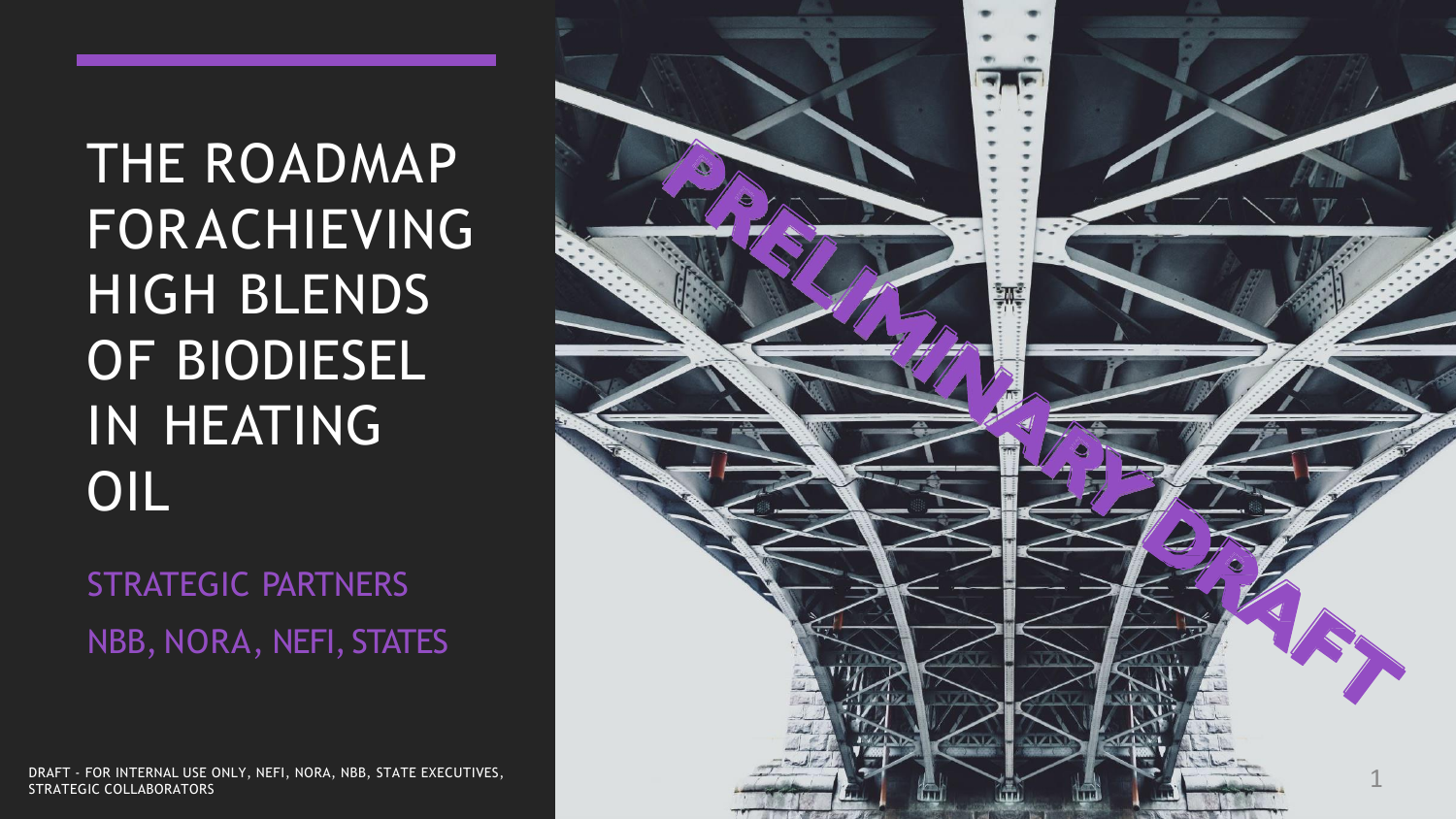## **CHALLENGES**

#### **Feedstock Availability**

- Type, Soybean Oil, UCO, YG, Animal Fats, DCO, (Winter Annual Oil Seeds, Covercress, Brassica Carinta)
	- Volumes, Current, 3.0 BGY, Anticipated Increases in Feedstock, 4.0 4.5 BGY (2023)
	- Time Lines, CA, 1.8, Remainder of Country, 1.5, Leaving 2.0 BGY for Heating Oil
- **Production Capacity** 
	- **Nationally**
	- **Regionally, Kolmar, 30 MGY, Newport, 7 MGY,**
	- **Biodiesel/Renewable Diesel, RD, REG, World Energy, Valero/Darling** 
		- NESTE, Phillips 66, Andeavor, Sinclair (toll processor), NEXT
- **Distribution Capacity & Constraints**
	- **BEAD FRAGGER HEALTER IS A MISSIGN EXECUTE:** Home Heating Oil, New England & Mid-Atlantic
		- Deep water, inland, necessitate automation
	- **Transition Time To Prepare Assets For Ratable, Operational Sound Distribution** 
		- **Permitting, deployment, # years for B50 and beyond, likely will build out for B100 at this early stage.**
	- **Product Heating/Handling** 
		- Pour points, manageable up to 50%, >50% HEAT, system wide, \$
	- **Rail, Water, Pipeline** 
		- **EXEC** Can rail manage increased volumes, unit trains, November through March

|                                                              | Capacity       |                   | Capacity |  |  |  |  |
|--------------------------------------------------------------|----------------|-------------------|----------|--|--|--|--|
| <b>STATE</b>                                                 | (mgpy)         | <b>STATE</b>      | (mgpy)   |  |  |  |  |
| Alabama                                                      | 20             | Missouri          | 252      |  |  |  |  |
| Arizona                                                      | $\overline{2}$ | Nebraska          | 53       |  |  |  |  |
| Arkansas                                                     | 115            | <b>New Mexico</b> | 1        |  |  |  |  |
| California                                                   | 133            | North Carolina    | 8        |  |  |  |  |
| Connecticut                                                  | 30             | North Dakota      | 85       |  |  |  |  |
| Florida                                                      | 13             | Ohio              | 71       |  |  |  |  |
| Georgia                                                      | 19             | Oklahoma          | 38       |  |  |  |  |
| Hawaii                                                       | 6              | Oregon            | 17       |  |  |  |  |
| <b>Illinois</b>                                              | 184            | Pennsylvania      | 90       |  |  |  |  |
| Indiana                                                      | 107            | Rhode Island      | 7        |  |  |  |  |
| lowa                                                         | 445            | South Carolina    | 5        |  |  |  |  |
| Kansas                                                       | 0              | <b>Tennessee</b>  | 38       |  |  |  |  |
| Kentucky                                                     | 54             | Texas             | 391      |  |  |  |  |
| Louisiana                                                    | 350            | Utah              | 40       |  |  |  |  |
| Maine                                                        | 1              | Virginia          | 9        |  |  |  |  |
| Massachusets                                                 | $\mathbf{1}$   | Washington        | 112      |  |  |  |  |
| Michigan                                                     | 18             | Wisconsin         | 32       |  |  |  |  |
| Minnesota                                                    | 85             | Wyoming           | 90       |  |  |  |  |
| Mississippi                                                  | 102            |                   |          |  |  |  |  |
| US Biomass-based Diesel Fuel Capacity = 3.02 billion gallons |                |                   |          |  |  |  |  |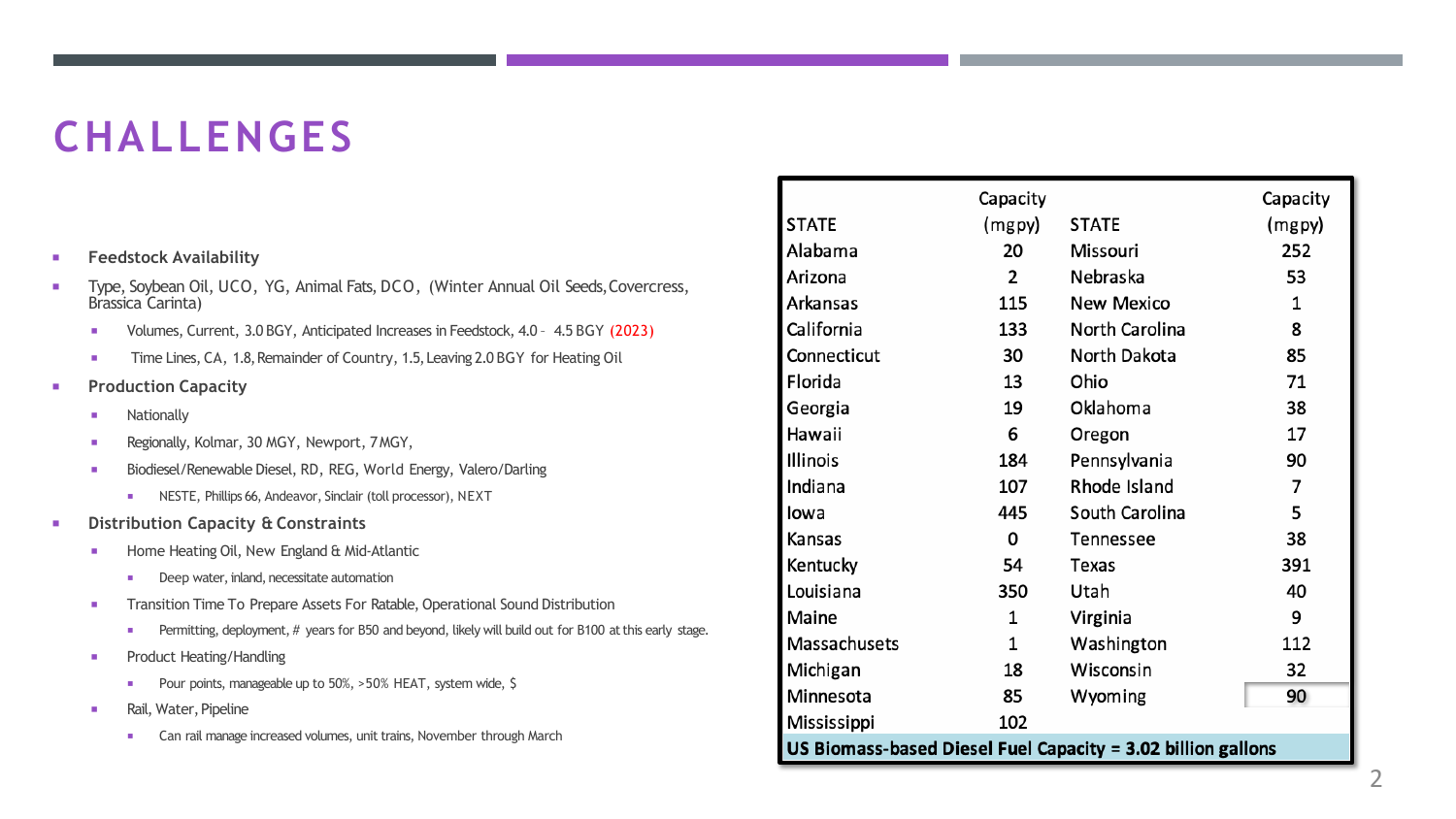#### **U.S. BIOMASS-BASED DIESEL INDUSTRY C A N MEET INCREASED VOLUMES**

|                      |                         |                                                          |                          | $rac{1}{2}$         | gallons)                 |
|----------------------|-------------------------|----------------------------------------------------------|--------------------------|---------------------|--------------------------|
|                      |                         |                                                          | <b>California</b>        | <b>261</b>          |                          |
|                      |                         | <b>Biomass-Based Diesel Plant Capacity, through 2024</b> |                          |                     | 60                       |
| 3,500                |                         |                                                          |                          | <b>Louisiana</b>    | 475                      |
|                      |                         |                                                          |                          | Minnesota           | 30 <sup>°</sup>          |
| 3,000                |                         |                                                          |                          | <b>Nevada</b>       | 150                      |
|                      | 485                     |                                                          |                          | <b>North Dakota</b> | 175                      |
| 2,500                |                         |                                                          |                          | Oregon              | 600                      |
|                      |                         |                                                          |                          | <b>Texas</b>        | 400                      |
| 2,000                |                         |                                                          |                          | Washington          | 395                      |
| 1,500                | 2,539                   |                                                          |                          |                     |                          |
| 1,000                |                         |                                                          |                          |                     |                          |
| 500                  |                         | 736                                                      | 720                      |                     | 1,000                    |
| $\mathbf 0$          |                         |                                                          | 90                       |                     |                          |
|                      | <b>Current Capacity</b> | Expansion by 2021                                        | New Construction by 2021 |                     | New Construction by 2024 |
| Renewable Diesel/Jet | 485                     | 736                                                      | 720                      |                     | 1,000                    |
| Biodiesel            | 2,539                   |                                                          | 90                       |                     |                          |

■ Biodiesel ■ Renewable Diesel/Jet

- The United States has more than 3 billion gallons of operating biodiesel and renewable diesel capacity
	- o Overall, there is 4.2 billion gallons of registered capacity, according to EPA.
	- o There are additional announced plans to build or expand 2.5 billiongallons.
- In 2018, U.S. biomass-based diesel production increased by more than 300 million gallons, according to EPA.

**State Capacity (million**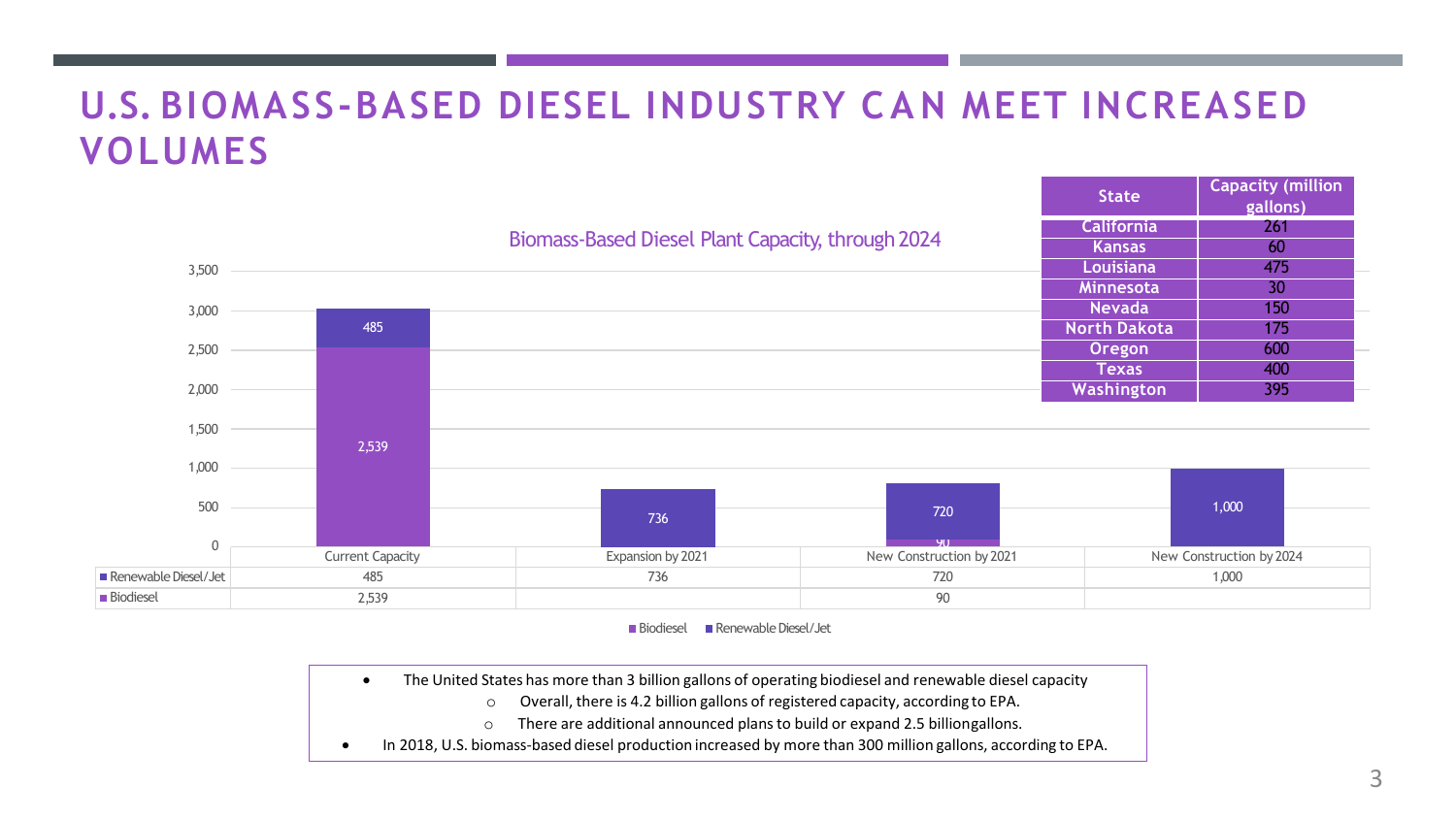#### **CHALLENGES**

- **Downstream Infrastructure**
	- **Tankage, In-Land Terminal Viability, Tanks, Pipes, Injectors, Acculoaders**
- **Consumption Capacity, ProjectedValuations**
	- **Neather Related Projections**
	- **Natural Gas**
	- **Propane**
	- **Electric Heat Pumps**
- **Imports**
	- **Impact Of Argentina Supply Resurgence** 
		- **If trade case gets overturned how will increase supply benefit heating oil markets, disadvantage biodiesel**
- **BarriersToTransporting, Storing & Blending**
	- **Terminal Commitments**
	- **Financial Recovery For Upgrades**
	- **Hedging/Storage/Inventory Build**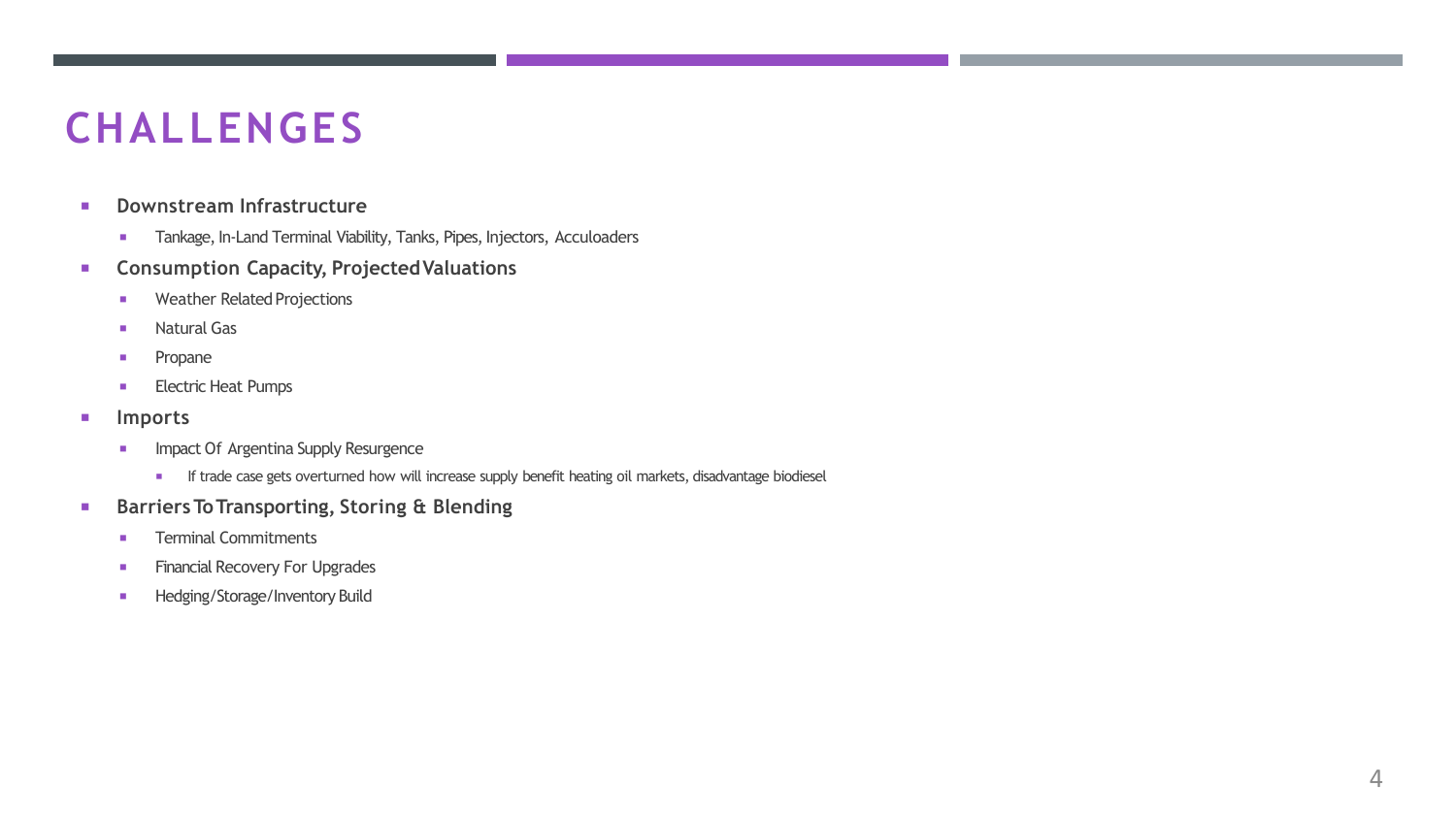### **CHALLENGES**

- **Competitive Environment For Supply, CARB, MN, IL, Others**
	- **Biodiesel Producers Elective, West Coast, Strong Mandated State Demand, Truck Stops, Arbitrage**
	- **Great opportunity for SME feedstocks to go East for Heating Oil**
- **Retailer Restraints**
	- **Evaluating The Actual Commitment, Concerns About** 
		- **Supply**
		- **Cost**
		- **Operational Performance**
		- **EXECOMMITMENT To Uphold Resolution**
		- **Testing, % of FAME, Over blend/Under blend**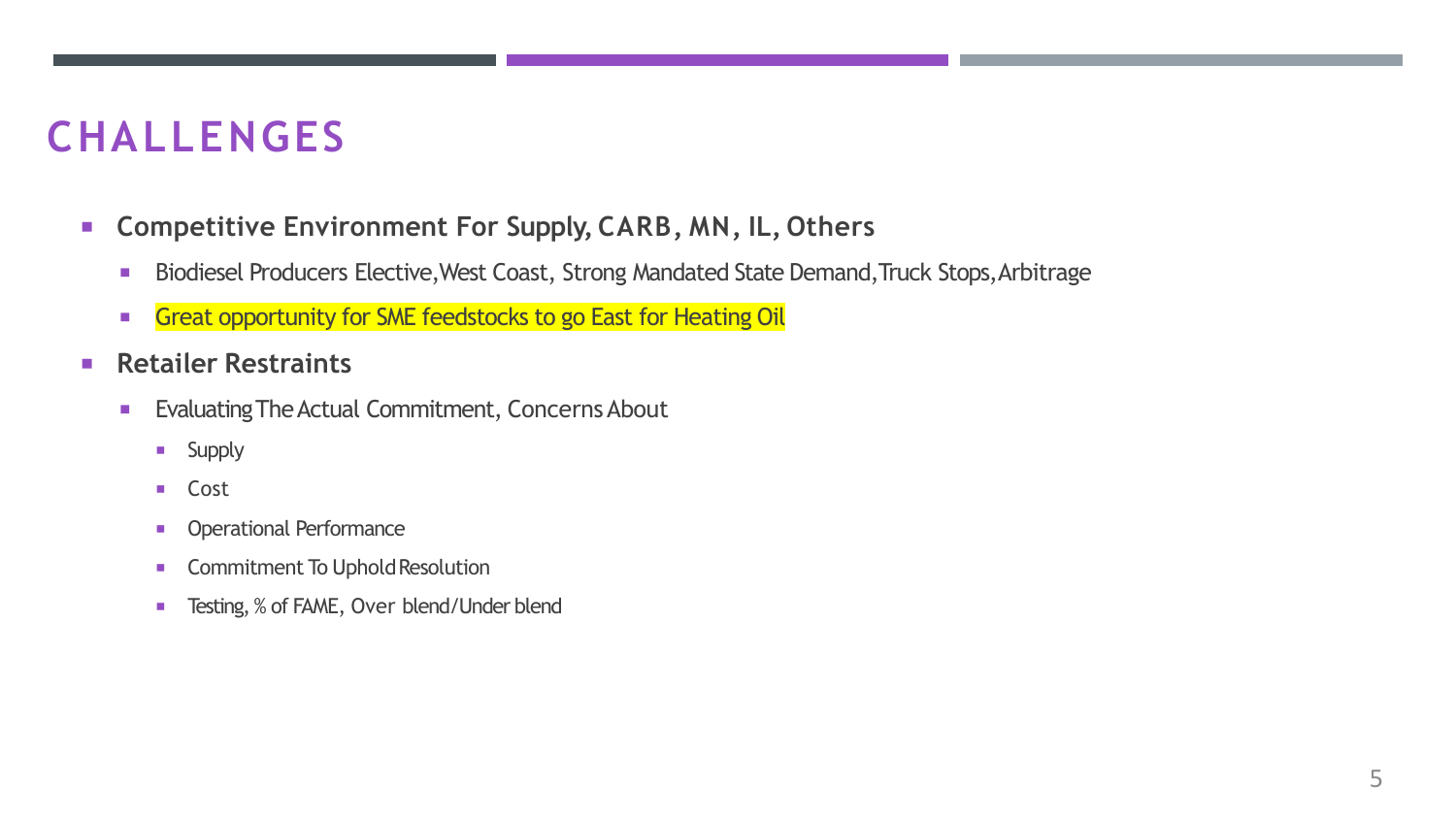# **FACTORS W H I C H CHALLENGE OUR SUCCESS**

- Co-processed diesel? Do we need to insist upon a renewable diesel quality specification?
	- **IMPACT ON DIMENSICAL PRODUCERS?**
- **Trade case, unknown?** 
	- Will coastline be recipient of foreign fuel even if it is even to the screen?
- **East Coast biodiesel supply, logistics, storage, distribution of domestic production** 
	- **Will it be there? Build it, and they will come.**
- RIN valuations? A lot here to be determined in the next 90 days, landscape might improve on the transparency regarding RINS
	- No demand, shock absorber between biodiesel & diesel fuel.
	- **Will they elevate, does SRE prohibit this?**
	- **Market demands will increase the RIN value.**
	- **If we want more gallons of biodiesel into the market place the RIN is the signal, means obligated parties need more RINS and will pay more** for the RIN.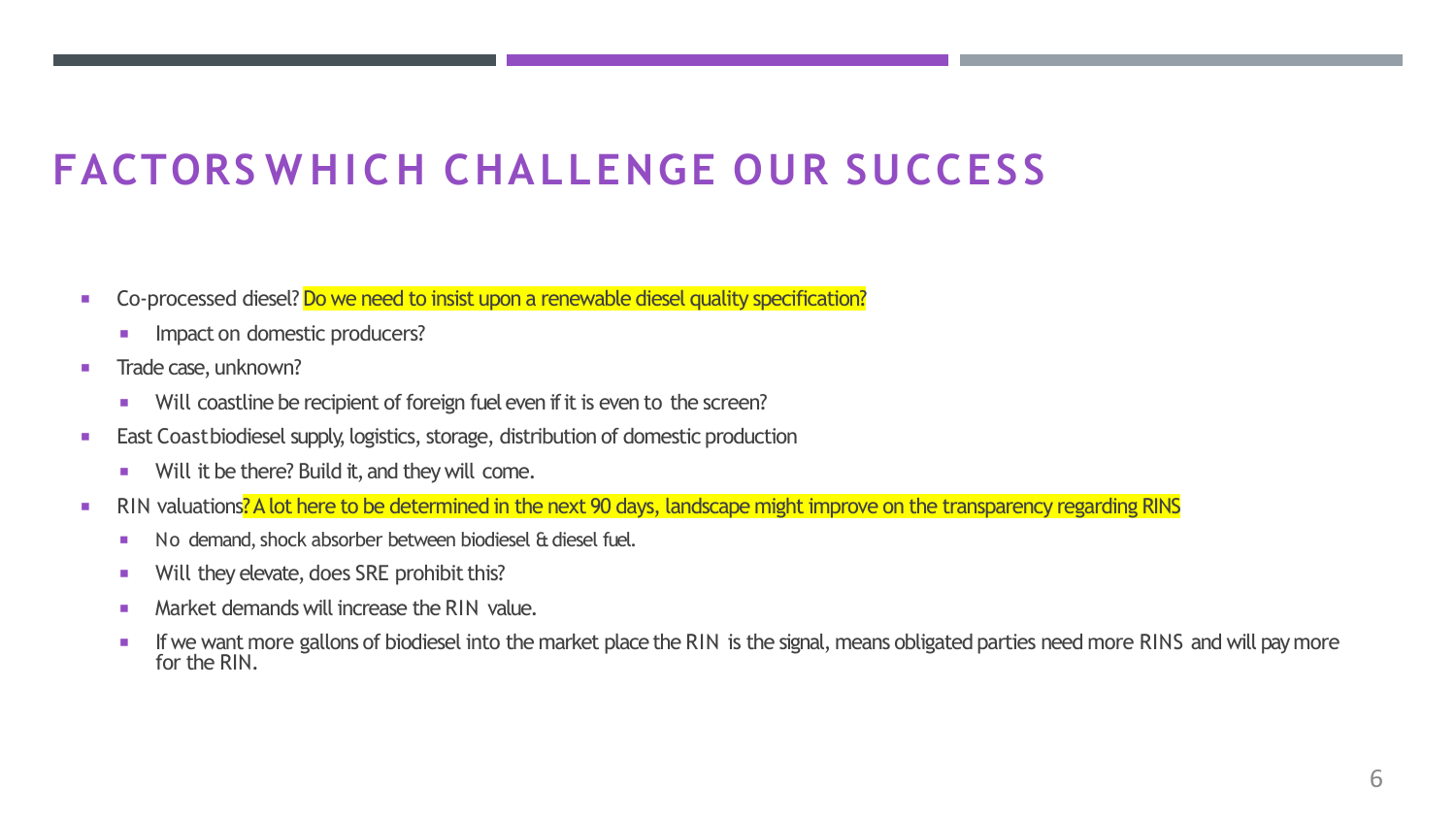## **FACTORS W H I C H CHALLENGE OUR SUCCESS**

- Blenders tax credit status?
	- **When and for how long?**
- Unclear understanding of Bioheat®, dealer, leadership & consumer? Do we need to create a universal marketing educational outreach to the consumer?
- **DEM** positions, warrantees and representations?
	- On-road, >20%, off road, heating oil, >5%
- **Small refinery exceptions? TBD**
- Historical perspective about the fuel, past doesn't define the future?
	- **Education required constantly about biodiesel especially contrasting and complimenting with renewable** diesel.
- Soft crude pricing
	- Biodiesel industry would like to see \$70-\$80 BBL Crude.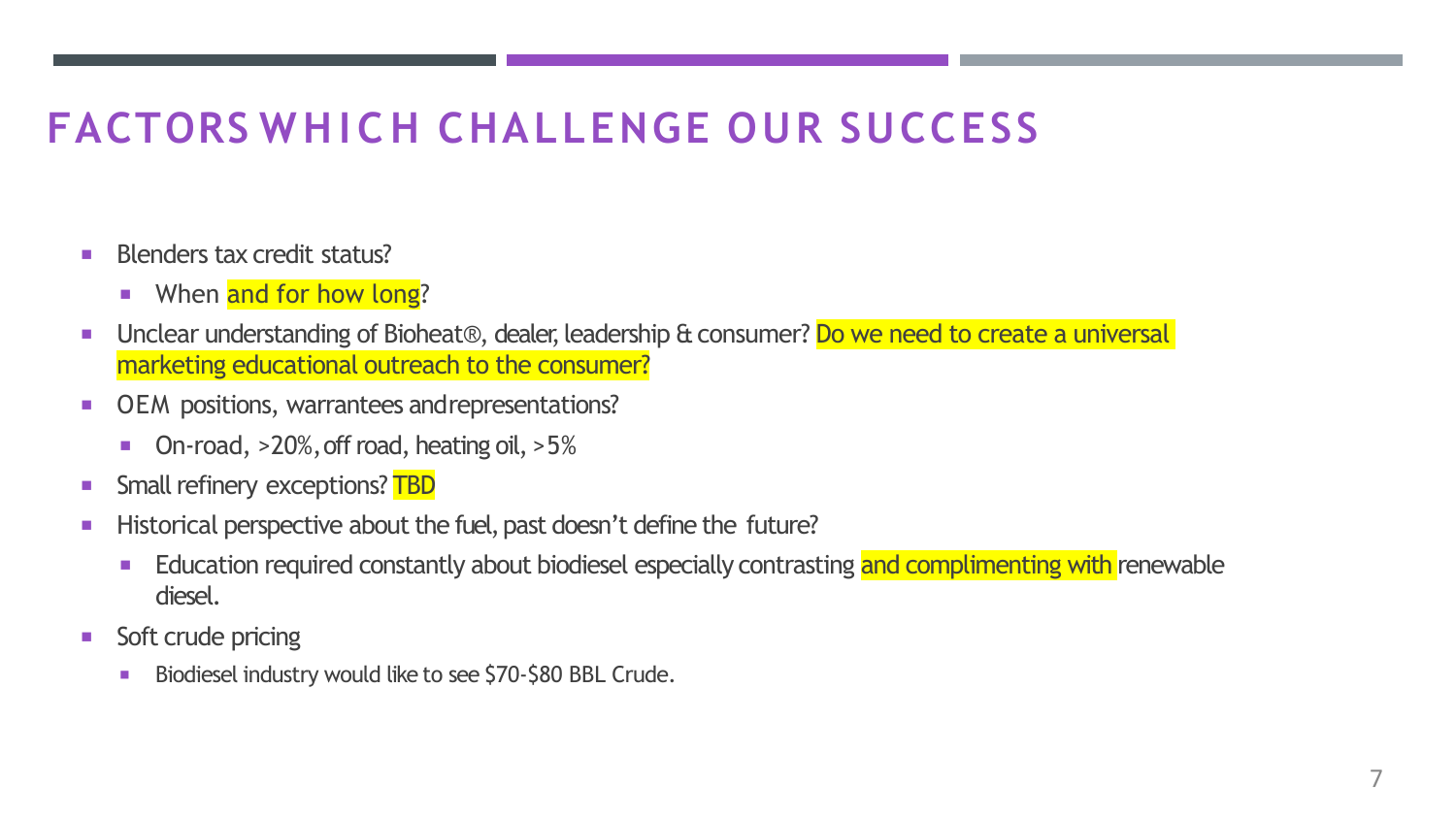## **POLICY**

- **Federal & Regional Policy Issues, (NORA, (fund a study) NEFI, States, TCI, Power Generation**
- **BTC, SRE, Trade Case, Tariff's, RFS, RIN's** 
	- **Regional Air Quality Groups, REGGI, TCI, Transportation Climate Initiative, NESCAUM**
	- **Policy of ISO's, Power Generation, Emissions**
	- **Naried State Challenges** 
		- $M$ MA, RI, CT, NY, NJ, ME, NH,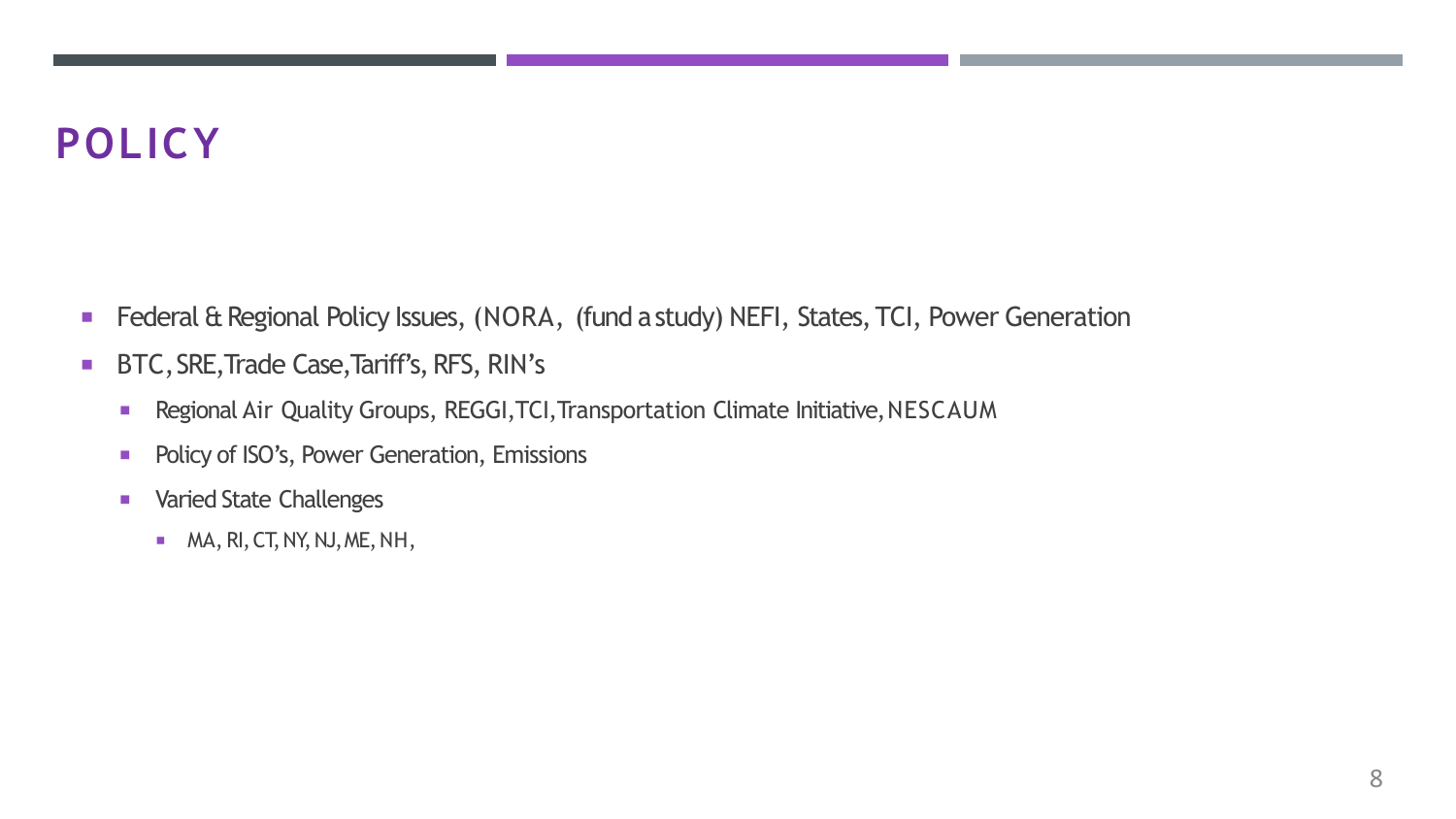#### **INCENTIVE VS MANDATE/STANDARD**

- NY State & New England Need To Be On The Same Page......
	- **Average time line to drive change, (November 2, 2020)**
	- Resolution, 15% by 2023
	- Resolution, 40% by 2030
	- Resolution, Net Zero by 2050
	- Reduction on emissions over 1990
		- **20%**
		- $-50%$
		- **100%**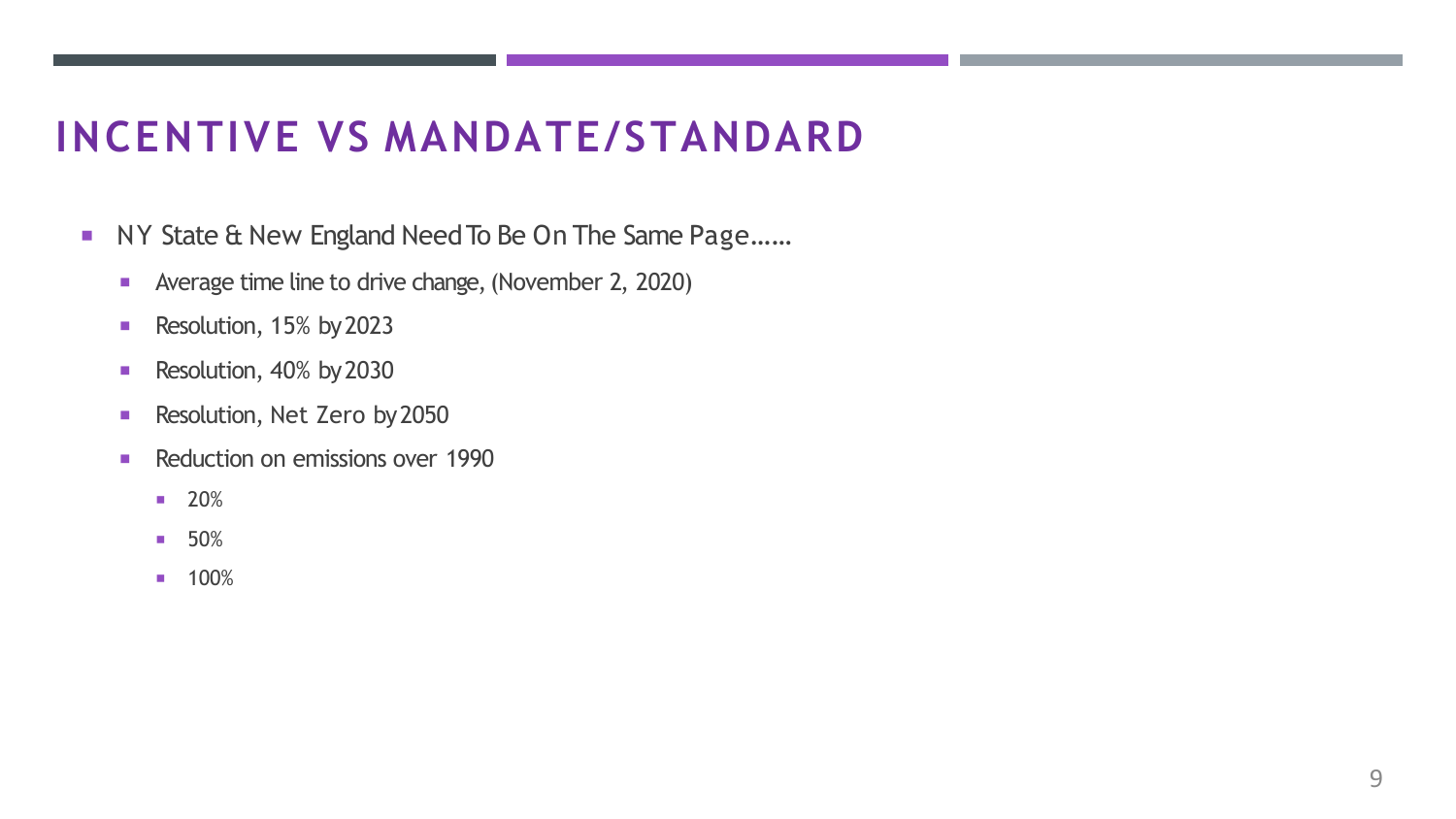# **COMMENT**

- 1) **Where are we currently as an industry**
	- Which state executives plan to advocate for higher blends, are they fully supported by Board and Membership
- 2) **What do those in the oil heat family think**

Wholesalers and Suppliers-Infrastructure Investments? (If they see ratable and sustained demand they will align for distribution)

- E API in States (This organization is as predictable as Beckett, not much to chat about with the equipment manufacturers – Warranty Issues (Specifically with Beckett, >B20 or more stands no chance to being adopted by a company disinterested with >5%
- Non-Burner Components of System (We always focused on burners but clearly we should open our notebooks on all work to date to all the manufacturers. My<br>recommendation, Dr. Tom or Steve Howell send a executive summary to al
- 3) **What is best Way to Move in this Direction- Industry Support/Legislative Response**
	- (TBD once we know we have support from the states. Maybe their feedback from their respective boards will shed light on what each state believes would be best for their respective area) ÷
	- F LCFS

F

Cap andTrade Fuel Standard

Tax and Incentives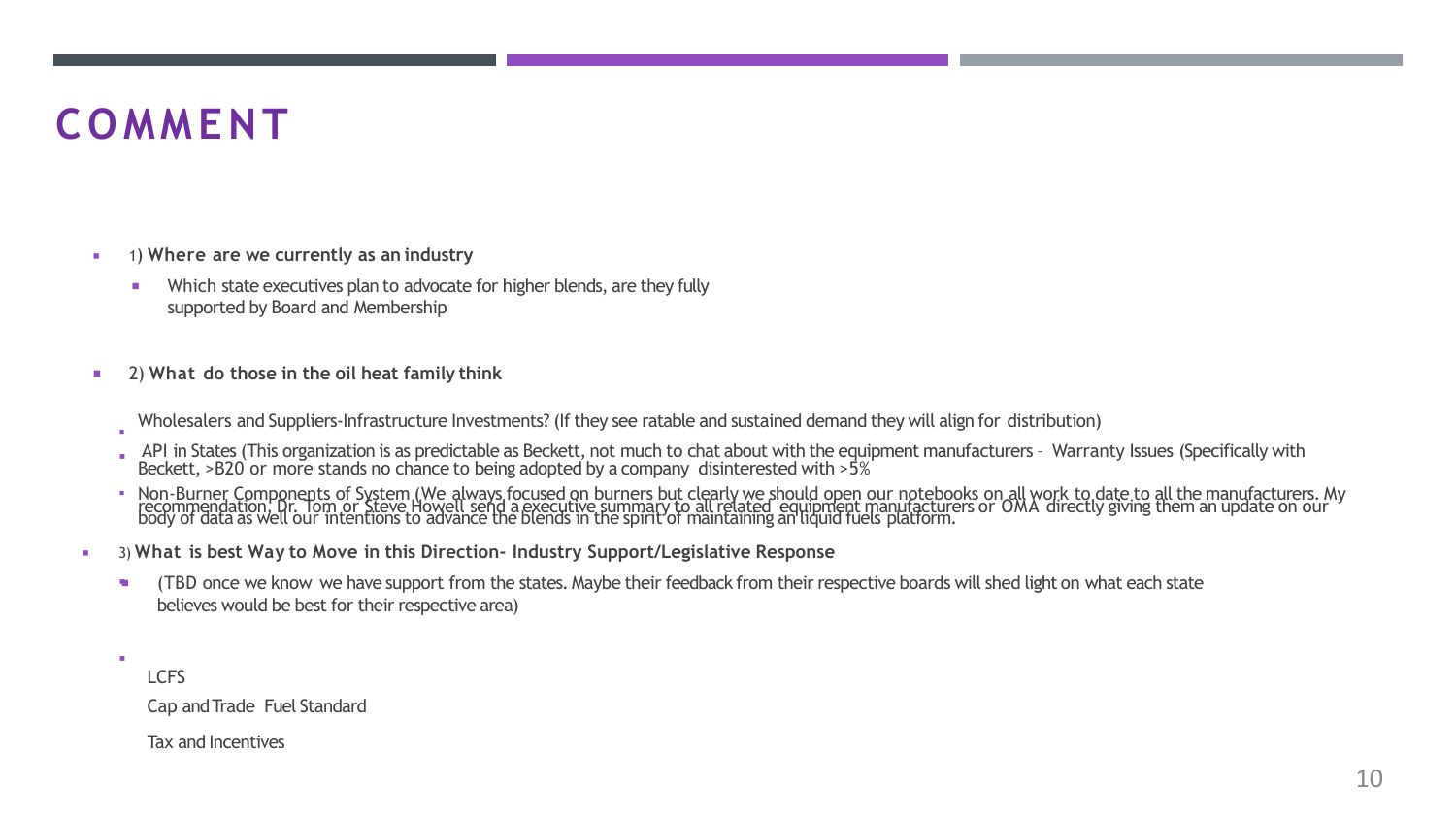# **COMMENTS**

#### 4) **Technical Challenges**

- **Supply and Long Term Issues with Liquid Renewable Fuel Availability (This is the area where our efforts would be best invested)**
- **Equipment All Burners?**
- **n** Outdoor Storage
- **Supply and Distribution**
- **Example 20 Cold Weather Distribution Issues**
- **Corrosion Issues**
- 5) **Communication**
	- (Until we answer the questions above we cannot build a communication program outside communication/education to fuel dealers, wholesalers, stakeholders on our mission. Outreach, brochures, etc.
- **6) Developing Friends** (The question, who takes the lead, NORA, NEFI, State Leadership Groups?)
	- **NESCAUM**

Conservation Law Foundation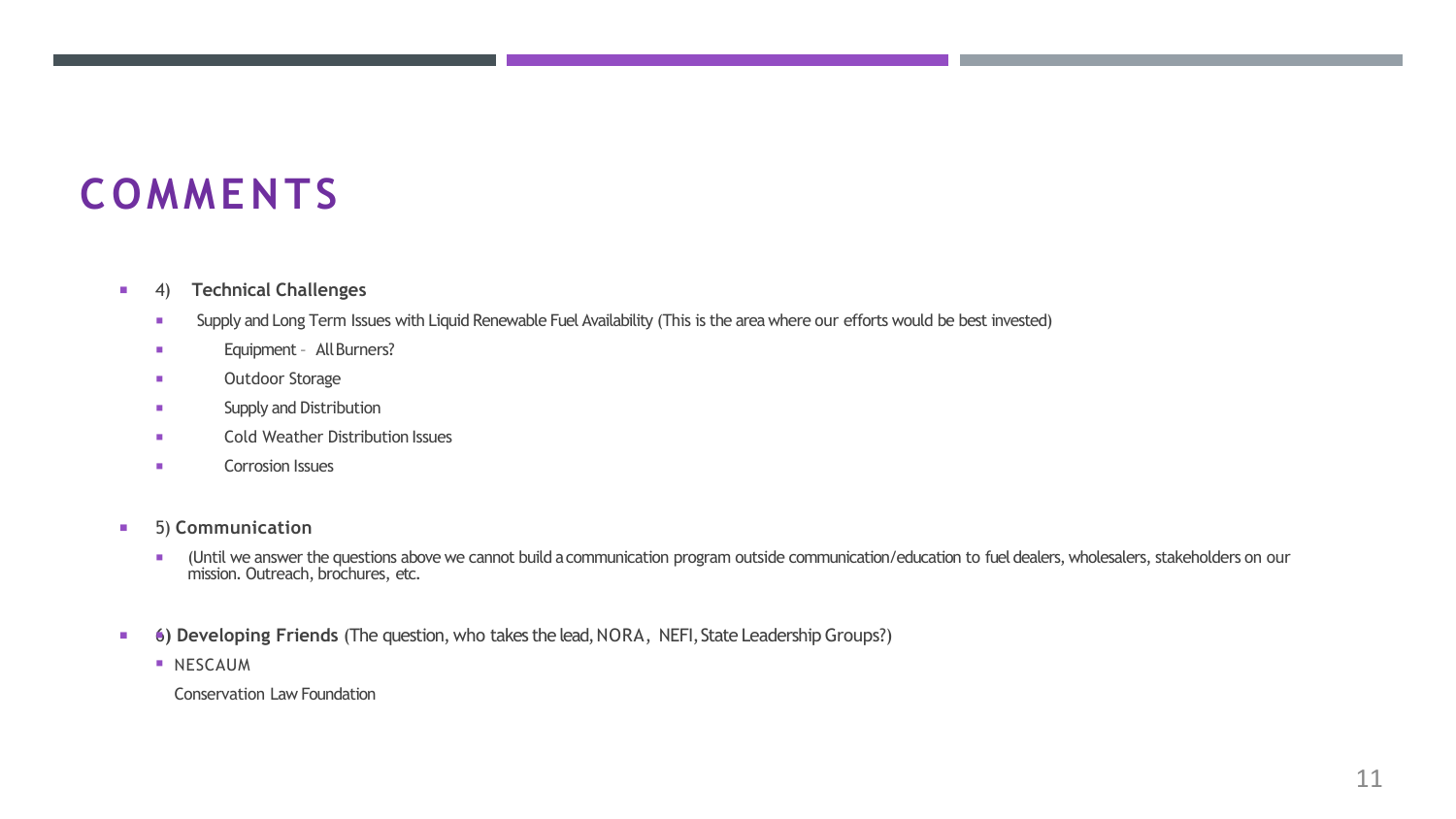# **COMMENTS**

- **Georgetown Climate Center, TCI Listening Sessions**
- 7) People to Shepherd Process
	- $\mathcal{L}_{\mathcal{A}}$ State Executives
	- $\mathcal{L}_{\rm{eff}}$ Retailers from Affected States
	- $\mathcal{L}_{\mathcal{A}}$ Meetings?
- **8) Resolving Regulatory Challenges** 
	- **ASTM, NFPA, UL, etc.**